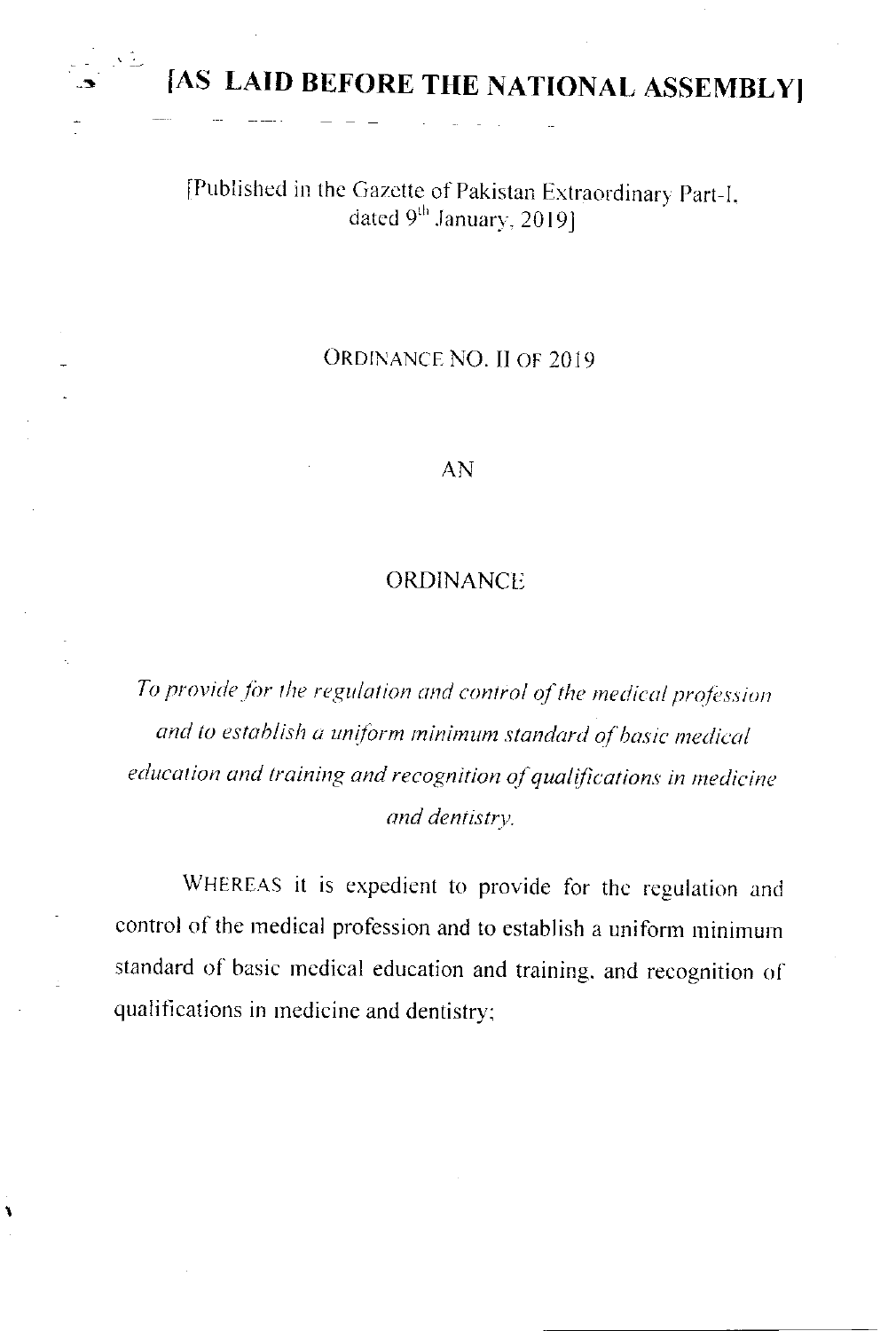AND WHEREAS the Senate and the National Assembly is not in session and the President is satisfied that circumstances exist which render it necessary to take immediate action.

NOW, THEREFORE, in exercise of powers conferred by clause (1) of Article 89 of the Constitution of the Islamic Republic of Pakistan the President is pleased to make and promulgate the following Ordinance:-

Short title, extent and commencement.-(1) This Ordinance will  $\mathbf{L}$ be called the Pakistan Medical and Dental Council Ordinance, 2019

(2) It extends to the whole of Pakistan.

It shall corne into force at once.  $(3)$ 

Definitions.-In this Ordinance, unless there is anything repugnant  $2<sub>1</sub>$ in the subject or context.-

- "affiliated college" or "affiliated institution" means a college or  $(i)$ institution affiliated to the University, but not maintained or administered by it.
- "approved hospital or institution" means a hospital or an institution  $(ii)$ included in the Sixth Schedule;
- "basic science faculty" means faculty in a medical or dental college  $(iii)$ or medical or dental university as the case may be, involved in teaching the basic, non-clinical medical sciences, including anatomy, physiology. pharmacology, immunology, pathology, forensic sciences, and other medical or dental sciences not involving direct patient care;
- "clinical faculty" means a medical or dental practitioner involved in  $(iv)$ direct patient care in a recognized medical or dental college or medical and/or dental university, including medicine, Surgery, pediatrics. gynecology and obstetrics, radiology, ophthalmology and their specialties, dental, orthodontics and any other current or future disciplines involved in direct patient care;
- "Council" means the Pakistan Medical and Dental Council (PM&DC)  $(v)$ constituted under this Ordinance;
- "continuous professional development" means skill enhancement  $(vi)$ and improvement in personal and professional competence which  $may-$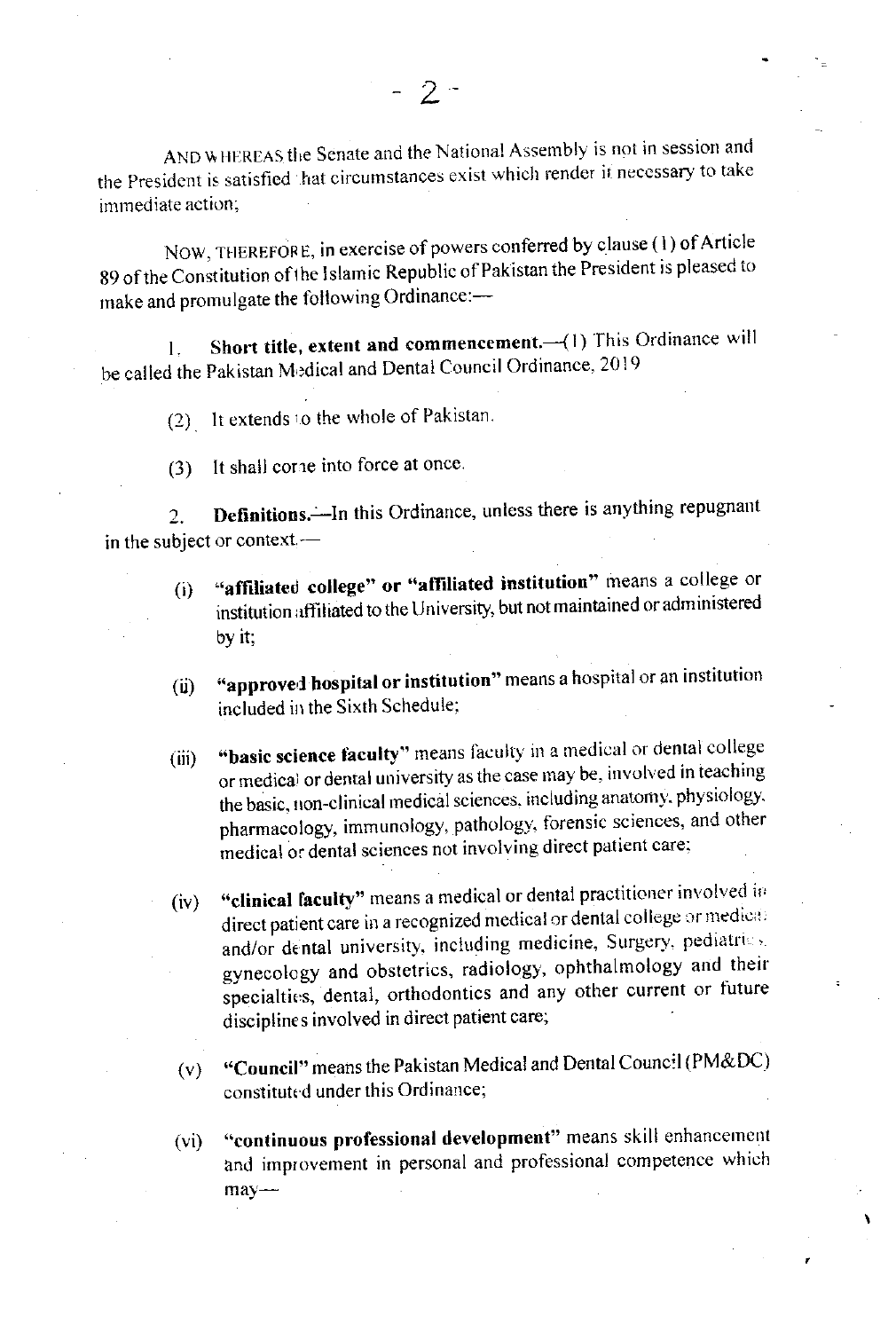- (i) comprise lectures, seminars, courses, individual study or other activities undertaken by a registered medical or dental practitioner:
- (ii) reasonably be expected to advance a registered medical or dental practitioner's development in his related profession; and
- (iii) is relevant to the practice of registered medical or dental practitioner;
- (vii) "committee" means any committee constituted under this Ordinance;
- (viii) "constituent college" or "constituent institution" means a college or institution maintained and administered by a Medical University;
- (ix) "continuous professional development opportunity provider" means an organization providing continuous professional development opportunities and included in the Seventh Schedule:
- $(x)$  "dental institution" means any institution, recognized under this Ordinance, within or outside Pakistan, which trains for, or grants, or both trains for and grants, degrees or diplomas in dentistry;
- (xi) "house job or foundation year or internship" means hands on training in clinical subjects on a rotational basis in an approved hospital or institution after provisional registration as a pre-requisite for fuil registration under section 30;
- (xii) "medical institution" means any institution recognized under this Ordinance, within or outside Pakistan, which trains for or grants or both trains for and grants degrees or diplomas in medicine;
- (xiii) "Medical Tribunal" means Tribunal constituted under section 35;
- (xiv) "medicine" means modem scientific medicine and includes surgery and other disciplines, but does not includes veterinary medicine and surgery;
- (xv) "Ministry" means the Federal Ministry concerned with the affairs with the council:
- (xvi) "Medical University" means any university established under Pakistan law having without exception a constituent medical college, dental college, nursing college, and allied health college, with at least ihree Ph.D programmes duly recognized by the Council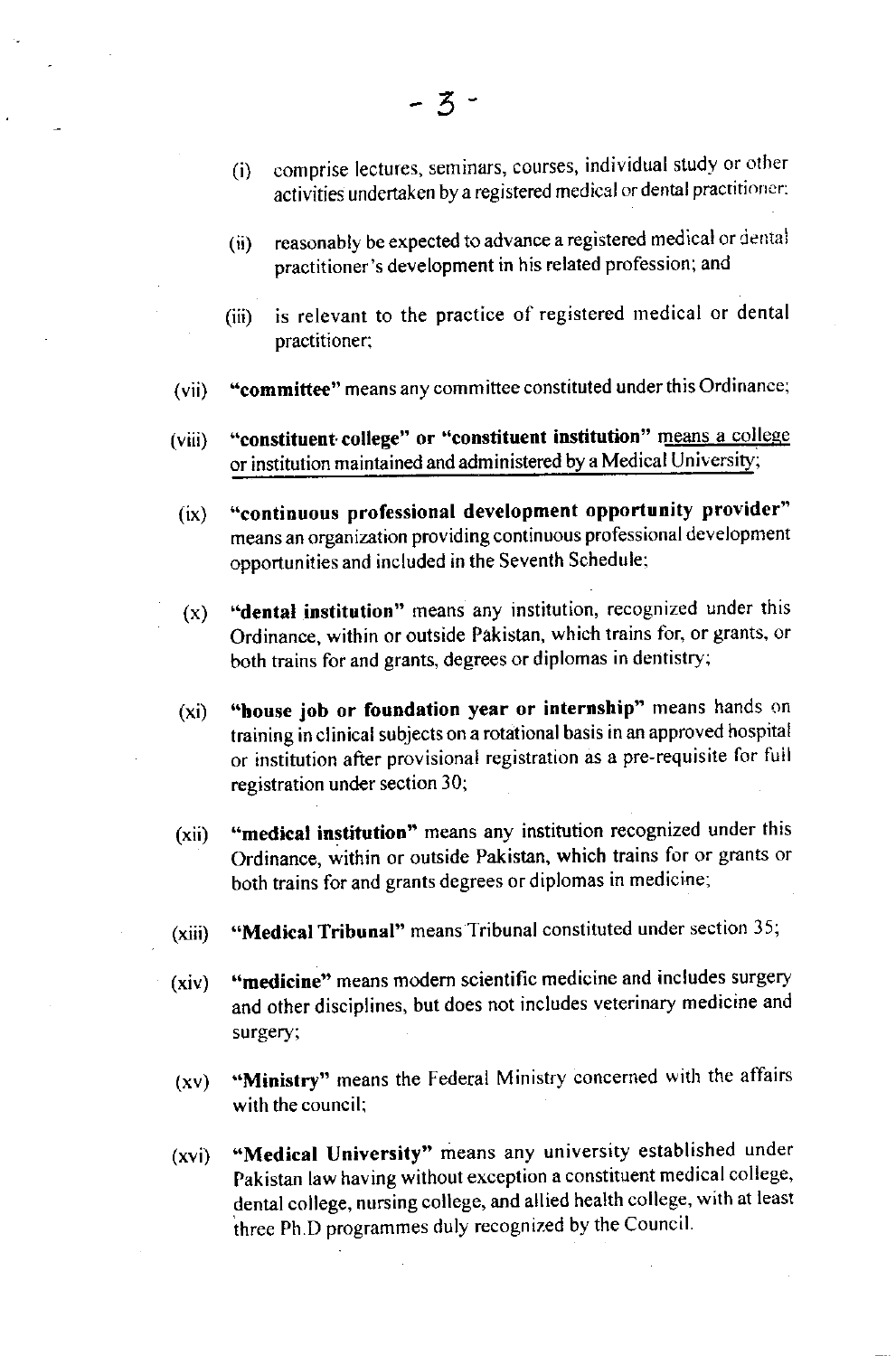- $(xvii)$  "President" means President of the Council:
- (xviii) "prescribed" means prescribed by rules or regulations under this Ordinance, as the case may be;
- $(xix)$  "recognized medical qualification" means any basic medical qualification included in the First Schedule;
- $(xx)$  "recognized dental qualification" means any basic dental qualification included in the Fifth Schedule;
- (xxi) "recognized additional medical or dental qualification" means any adcitional medical or dental qualification included in the Third Schedule:
- (xxii) "Regisler" means the Register of medical practitioners or the Register of dental practitioners maintained under this Ordinance;
- (xxiii) "registered medical practitioner"'means a medical practitioner whose name is included in the Register maintained under this Ordinance:
- $(xxiv)$  "registered dental practitioner" means a dental practitioner whose name is included in the Register maintained under this Ordinance:
- (xxv) "Regulations" mean regulations made under this Ordinance;
- (xrvi) "registrrable qualifications" mean medical or dental qualifications recognized under the provisions of this Ordinance; and
- (xxvii) "Rules" mean rules made under section 43 this Act;

3. **Constitution of the Council.**—(1) As soon as may be after the commencement of this Ordinance the Prime Minister of Pakistan shall establish, in accordance with the provisions of this Ordinance, a Council to be called the Pakistan Medical and Dental Council.

(2) The Council shall be a body corporate bv the name of the Pakistan Medical and Dental Council having perpetual succession and a common seal, with power, subject to the provision of this Ordinance, to hold and dispose of property, to enter into contracts and shall in the said name sue and be sued.

(3) The headquarters of the Council shall be at Islamabad.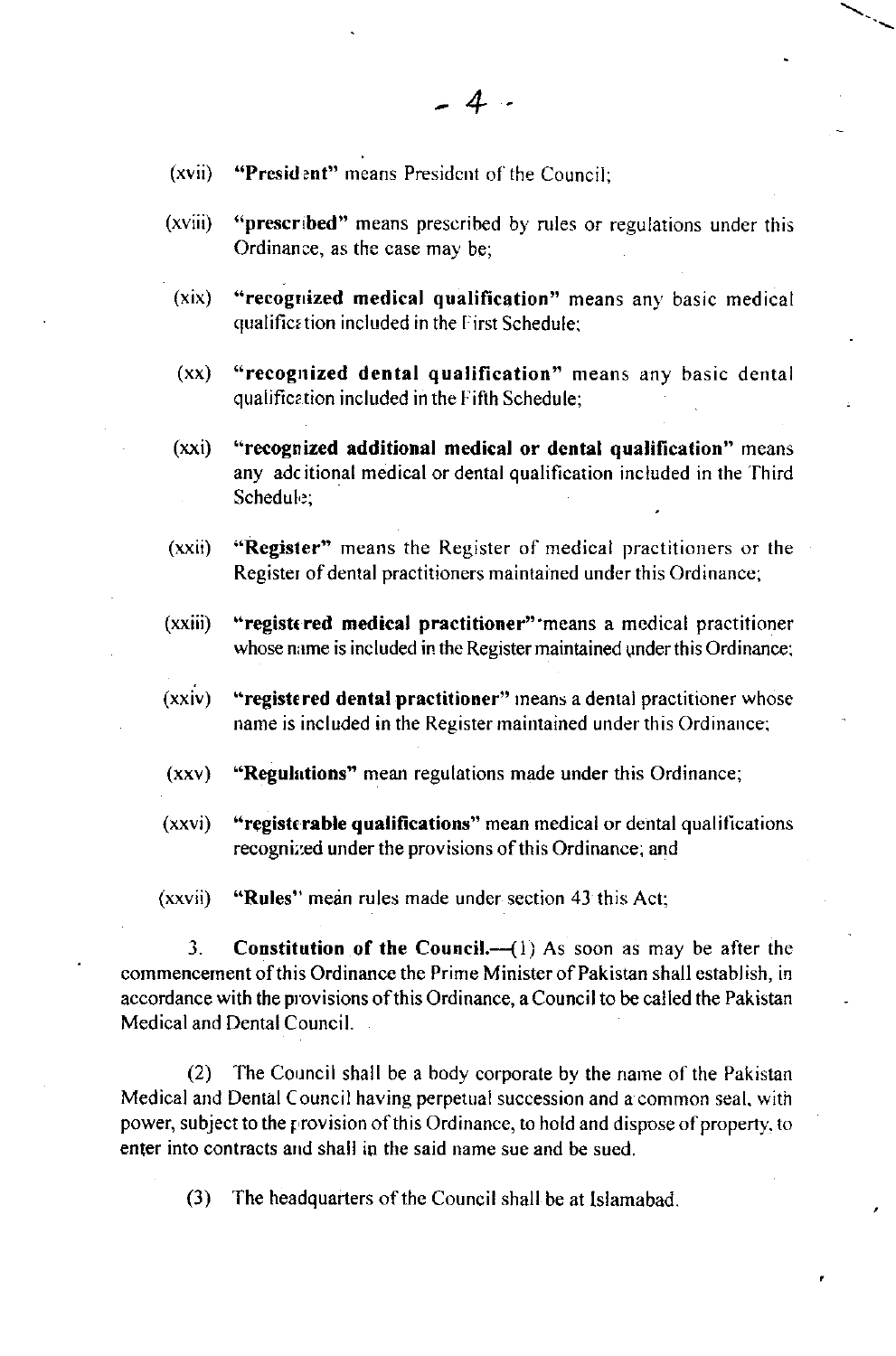4. Composition of the Council.  $\left( \begin{smallmatrix} 1 \end{smallmatrix} \right)$  The Council shall comprise of the following members to be notified after approval by the Prime Minister of Pakistan in the official Gazette, namely:-

- (a) three Members of civil society who shall be nominated by the Prime Minister of Pakistan from amongst nationally recognized philanthropists, professionals or persons of known repute:
- (b) four members being one faculty mem ber from the clinical faculty of a Public Medical college or University, from each province nominated by the Provincial or relevant government of the respective province or territory. The nominated member must be at least at the rank of Professor, with ten years experience as a clinical practitioner and teacher, and of outstanding merit;
- (c) four members being one faculty member from the basic science faculty of a Public Medical College or University, from each province nominated by the Provincial or relevant government of the respective. province or territory. The nominated member must be at least at the rank of Associate Professor, with ten years experience as a teacher, and of outstanding merit.
- (d) two members being members of the clinical taculty selected by the Prime Minister of Pakistan from the Private medical colleges, meeting the same criteria as the nominees from the Public Medical Colleges as in (b) above.
- $(e)$  two members being one faculty member from the clinical faculty of a Public Dental College or Medical and Dental University. fiom the Punjab and Khyber Pakhtunkhwa on a rotational basis, and one from the Sindh and Balochistan province on a rotational basis, nominated by the Provincial government of the respective combined provinces. The nominated member must be at least at the rank of Associate Professor, with ten years experience as a clinical dental practitioner and teacher, and bf outstanding merit.
- $(f)$  one member being a nominee of the President of the College of Physicians and Surgeons Pakistan not below a Councilor; and
- (g) one member being a nom inee of the Surgeon General of the Anned Forces Medical Service.

(2) Afterthe notification of the members of the Council the Ministry shal! forthwith and not later than fifteen days of the issuance of notification, call the first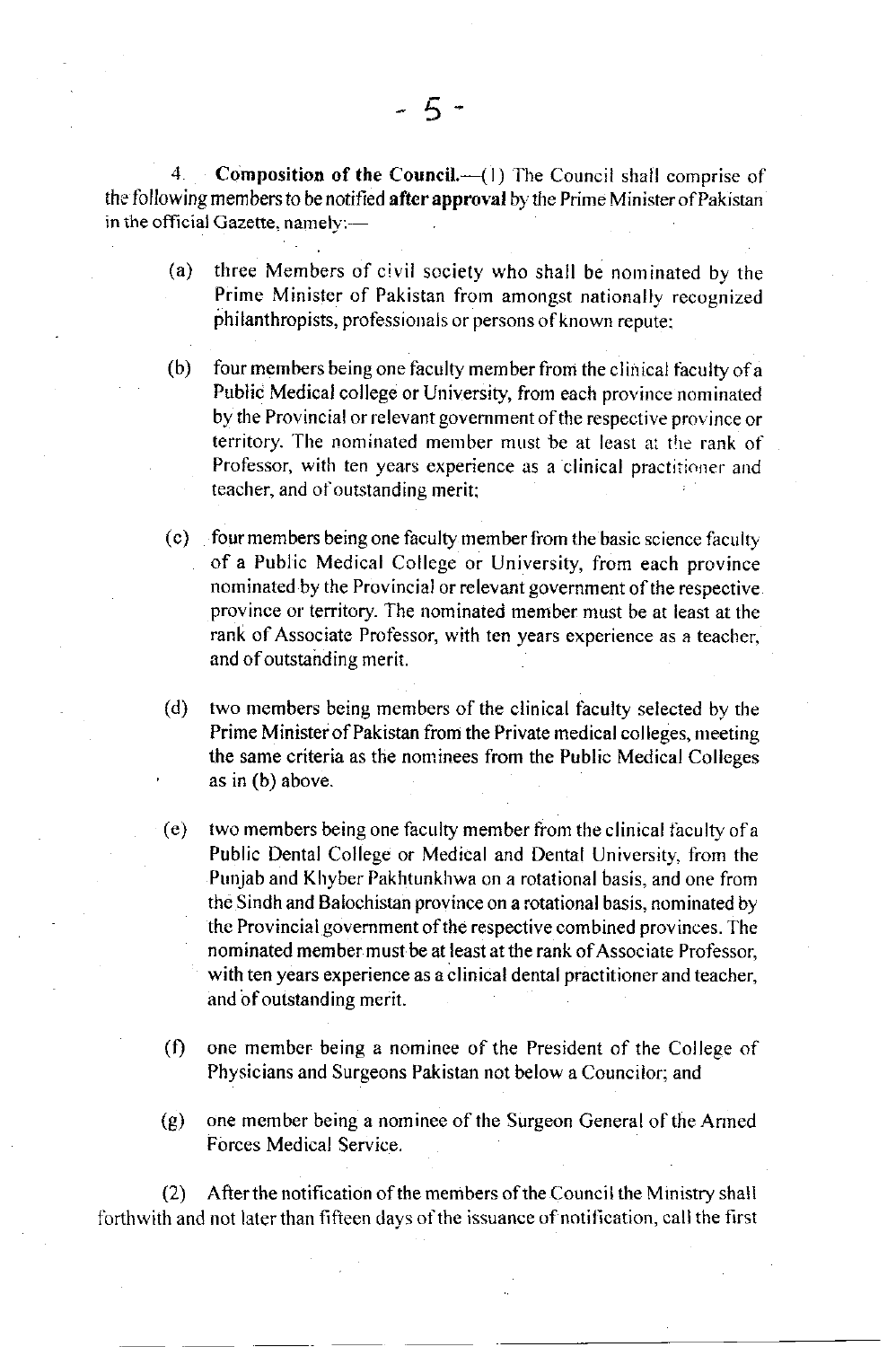meeting of the newly constituted Council for the purposes of electing the President and Vice-President of the Council. A minimum of eleven members of the Council, shall constitute a quorum for the purposes of the first meeting of the Council or any other meeting wherein an election is to be undertaken.

(3) The President and Vice-President shall be elected from amongst the members of the Council selected under clauses (a), (b), (c), and (d) of sub-section (I).

(4) No member shall enter upon office of the member of the Council until he signs and submits a declaration of no conflict of interest.

The Council shall be deemed to be not properly constituted if its  $(5)$ membership falls below twelve members.

Subject to sub-section (5) No act done by the Council shall be invalid  $(6)$ on the ground merely of existence of any vacancy in or any defect in the constitution of the Council.

Mode of election.-(1) An election under sub-section (3) of 5. section 4 shall be conducted by the Council as may be prescribed by the Regulations.

(2) No election to an office of the Council shall be called in question except by an election petition presented within ten days to the Medical Tribunal constituted under this Ordinance. The Tribunal shall decide the election petition within thirty days of the filing of the same and its decision thereon shall be final.

Restrictions on nominations and elections.-(1) No person, his  $6.$ spouse or children shall be eligible to become member of the Council if he or any one of them has any conflict of interest being an owner or having any direct or indirect financial interest in a medical or dental institution.

Terms of office.-- (1) The President and Vice-President of the Council  $7<sub>1</sub>$ shall hold office for a term not exceeding three years or not extending beyond the expiry of his term as member of the Council, whichever is less.

The term of a member nominated to the Council shall be three years  $(2)$ unless earlier withdrawn by the nominating entity in a manner prescribed by Regulations. They shall be eligible for re-appointment to the Council for a second term, but shall not be eligible for a third term.

(3) If a member fails to attend three consecutive meetings of the Council without any valid reason or remains out of Pakistan for a continuous period exceeding one year, he shall cease to be the member of the Council.

Ñ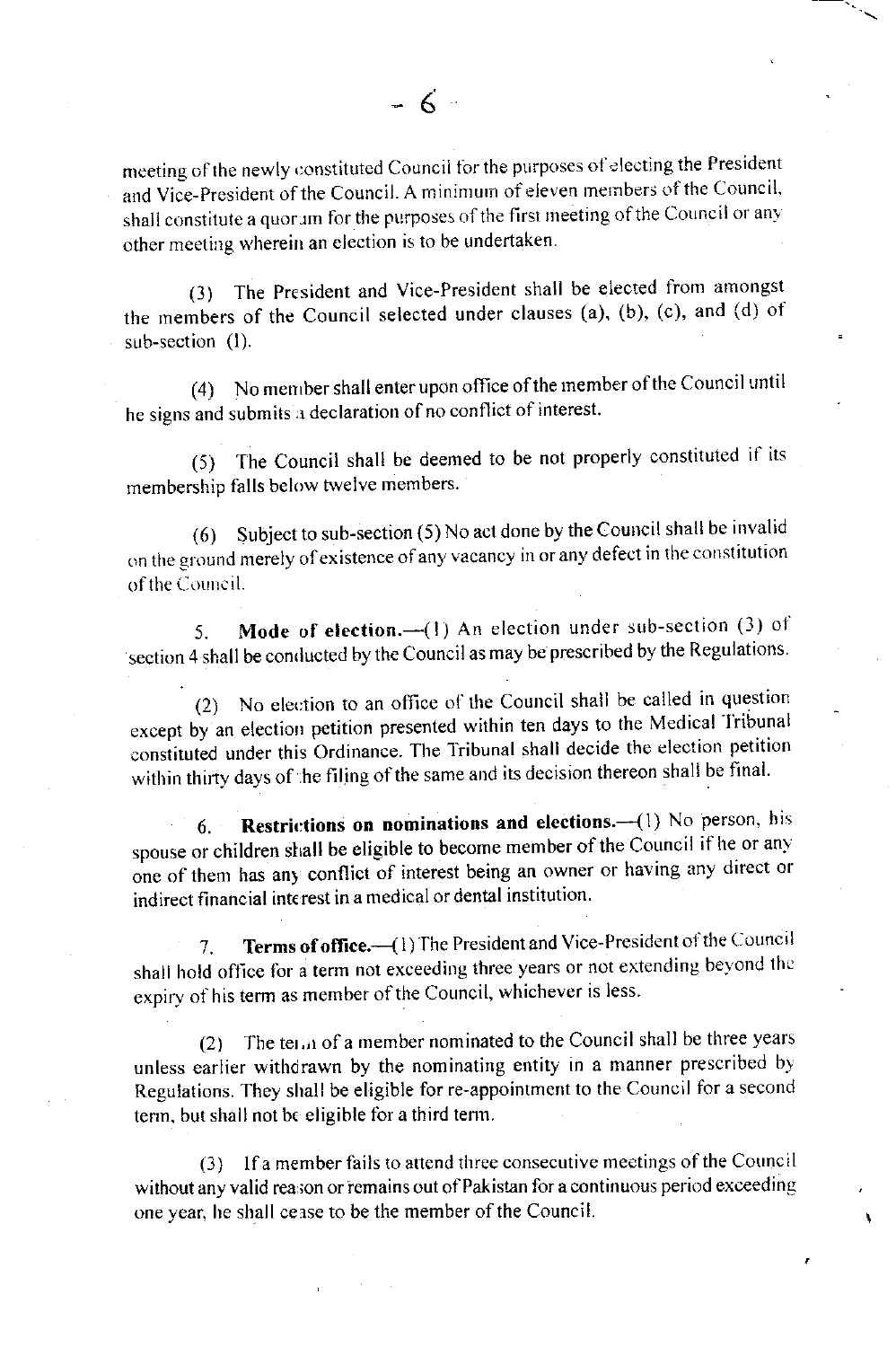(4) The member including the President and the Vice-President of the Council shall be removed by the Ministry- $-$ 

- (a) ifthe Council decides by a three fourth majority that his menrbership is not in the interest of the Council; or
- (b) his name has been removed from the Register of practitioners as a result of inquiry under this Ordinance; or
- $(c)$  he becomes in sane or is declared an insolvent by a competent court; or
- (d) he is convicted for a criminal offence involving moral turpitude, including un-professional and un-ethical conduct as provided for under this Ordinance; or
- (e) his nomination is withdrawn in accordance with Regulations by the entity nominating such member.

(5) If the menrbership of a member is called in question on any of the reasons provided under sub-section (4) shall be deemed suspended unril the issuance of a notification of removal by the Ministry under sub-section (4).

 $(6)$  Where the said term of three years is about to expire in respect of any member, his successor may be nominated or elected at any time within three months before the expiry of said term, but shall not assume office until the expiry of the said term.

(7) An elected office-bearer or nominated member may, at any time, resign his rnembership by writing under his hand addressed to the President and the seat of such member shall be deemed to have fallen vacant from the date of acceptance of his resignation by the President.

(8) <sup>A</sup>vacancy in the Council shall be filled through nomination. and the person nominated to fill the vacancy shall hold office for the remaining term of the vacancy. Any nomination required to fill a vacancy shall be submitted within fifteen days of such vacancy having occurred.

8. Meeting of the Council.-- $(1)$  The Council shall meet at least once in three months at such time and place as may be decided by the President.

 $(2)$  A minimum of ten members of the Council shall form a quorum, except an elective meeting, and all of the acts of the Council shall be decided by a majority of the members present and voting.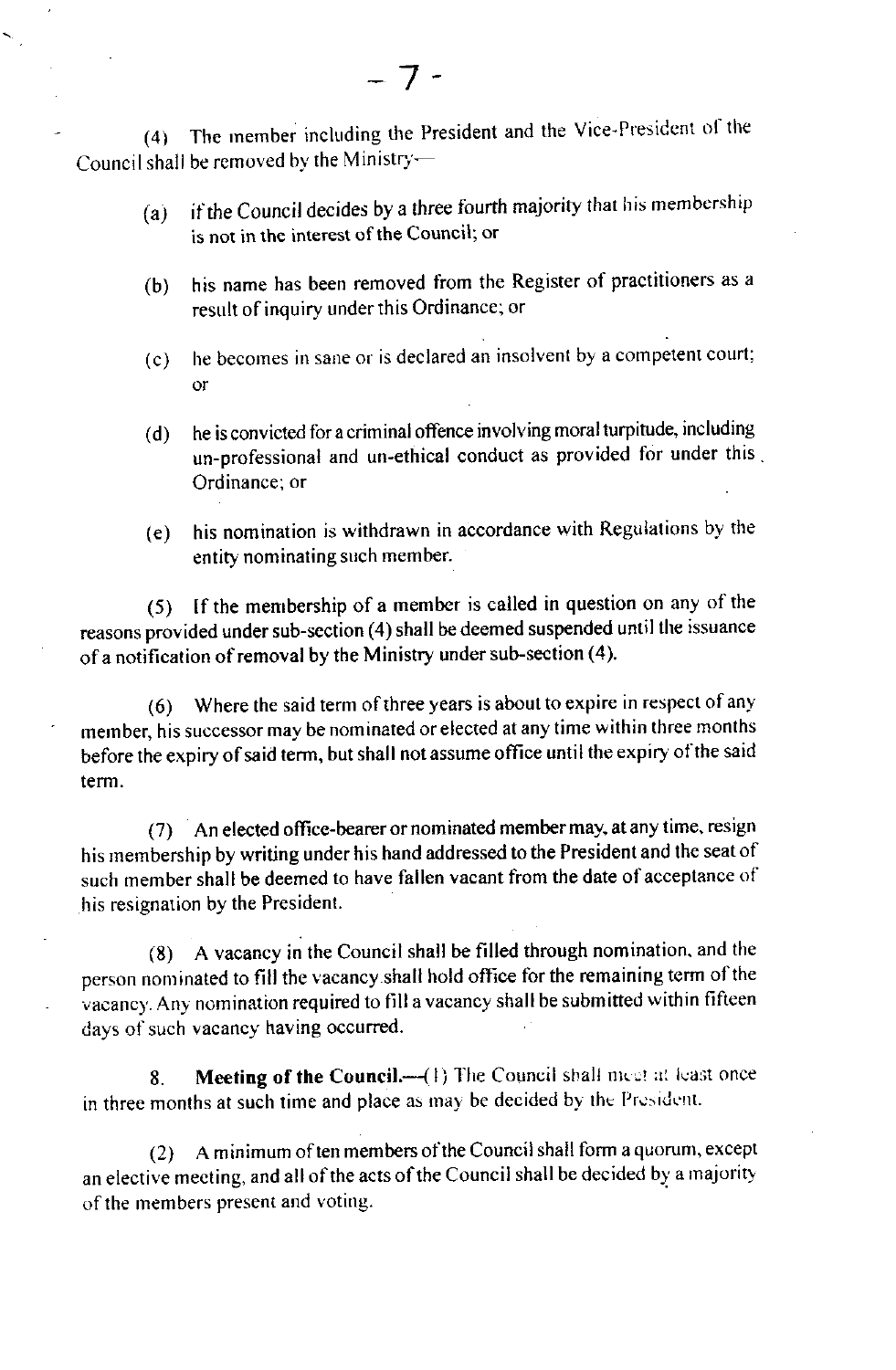(3) the Council. The Registrar shall act as secretary to the Council in all meetings of

9. Powers and functions of the Council. $\left(\frac{1}{1}\right)$  The Council shall have the power of general supervision over the working of the Council and shall hold the President, Vice-President, Registrar. Committees and other authorities of Council accountable for all its functions. The Council shall have all powers not expressly vested in any other Authority or officer by any other law where such powers not expressly mentioned in this Ordinance are necessary for the performance of its functions.

(2) Without prejudice to the generality of the foregoing powers and notwithstanding anything contained in any other law for the time being in force, the Council shall have the following powers namely:-

- (a) to provide for all matters relating to welfare, terms and conditions of service and appointment of all officers and other employees of Council including, with the approval of the Ministry to issue compulsory golden handshake scheme for the employees of the Council or such other severance package, as it may deem proper;
- (b) approve the proposed annual plan of work including key performance indicators, the annual and revised budgets, the annual report and the annual statement of account:
- (c) approve strategic plans and approve financial resource development plans of PMDC;
- (d) to develop accreditation standards, for medical and dental programs of study based predominantly in Pakistan and for assessment of international medical graduates for registration in Pakistan;
- (e) to assess programs of study based predominantly in Pakistan leading to general or specialist registration of the graduates of those programs to practice medicine and dentistry in Pakistan to determine whether the programs meet approved accreditation standards, and to make recom nendations for improvement of those programs;
- $( f)$  to assess and grant recognition to medical and dental institution which train or grant or both train and grant medical and dental qualifications and the qualifications granted by it leading to registration of the graduates of those programs to practice medicine in Pakistan, to determine whether the institutions meet approved accreditation standards: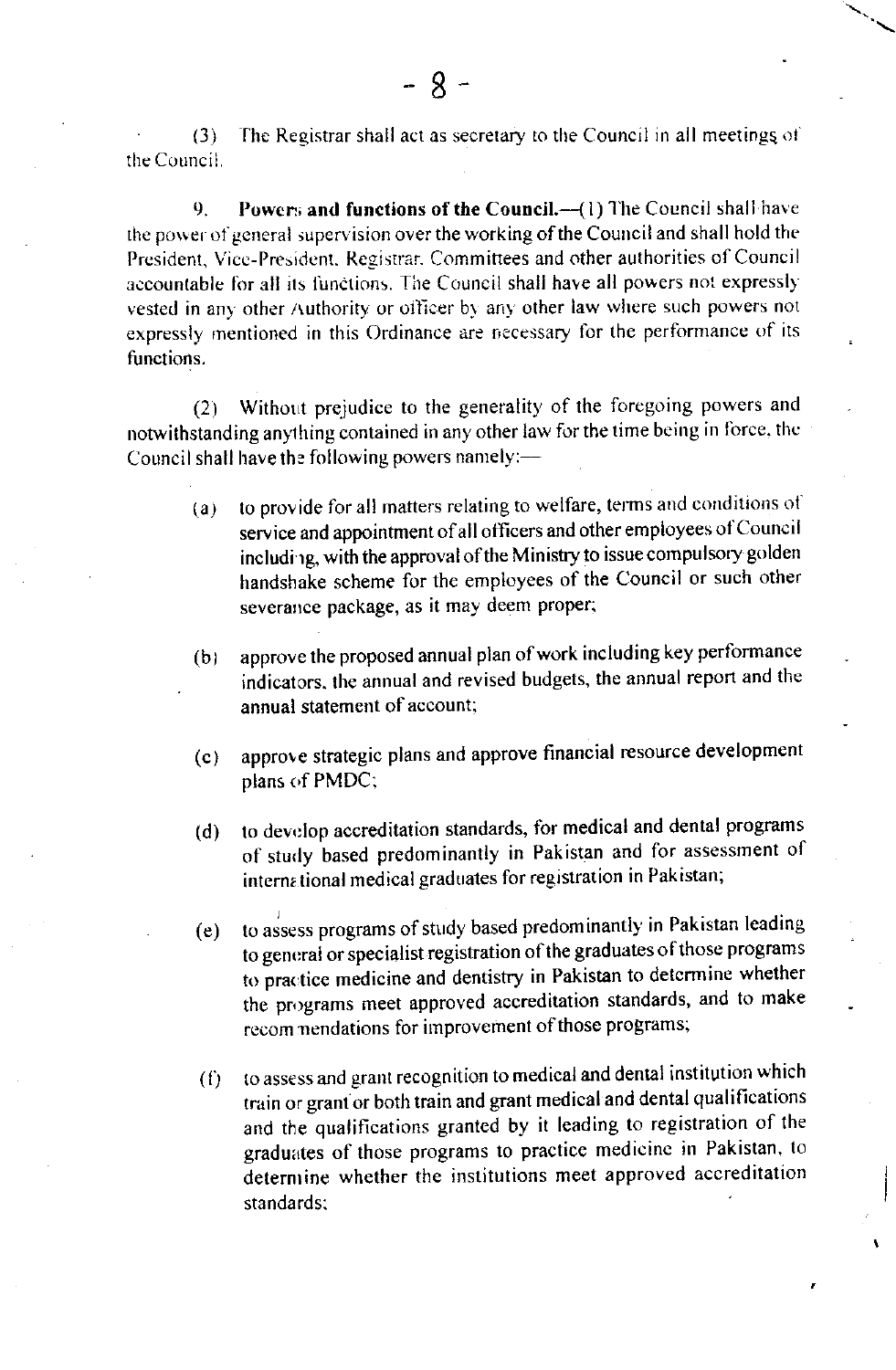- to assess authorities in other countries that conduct examinations for  $(g)$ registration in medicine and dentistry, or that accredit programs of study relevant to registration in medicine and dentistry, to decide whether persons who successfully complete the examinations or programs of study conducted or accredited by those authorities would have the knowledge, clinical skills and professional attributes necessary to practice medicine and dentistry in Pakistan;
- $(h)$ to assess, or oversee the assessment of, the knowledge, clinical skills and professional attributes of overseas qualified medical and dental practitioners who are seeking registration in medicine and dentistry whose qualifications are not approved qualifications under the Ordinance pursuant to Regulations;
- $(i)$ to assess the case for the recognition of new medical and dental specialties;
- to advise the Federal Government and the Provincial Governments on  $(i)$ proposals for granting a Charter to award degrees in the field of medicine and dentistry, both in public and private sector;
- $(k)$ to advise the Federal Government and the Provincial Governments, Health Care Commissions, Regulatory bodies in the field of medicine and dentistry and any other Authority or local body on matters within the powers of the Council under the Ordinance and ancillary and incidental thereto:
- to work with international health, accreditation and testing authorities  $\langle \cdot | \cdot \rangle$ and agencies to bring about improvement in the furtherance of these objectives:
- $(m)$ to advise and recommend to the Ministry the remuneration and allowances to be paid to the President, Vice-President, and Council members, officers and servants of the Council, which shall be determined and fixed by the Ministry:
- $(n)$ to fix the salaries and remuneration of the officers and servants of the Council.
- constitute from amongst its members or outside experts such  $(0)$ Committees as the Council deems necessary to carry out the purpose and functions of the Council; and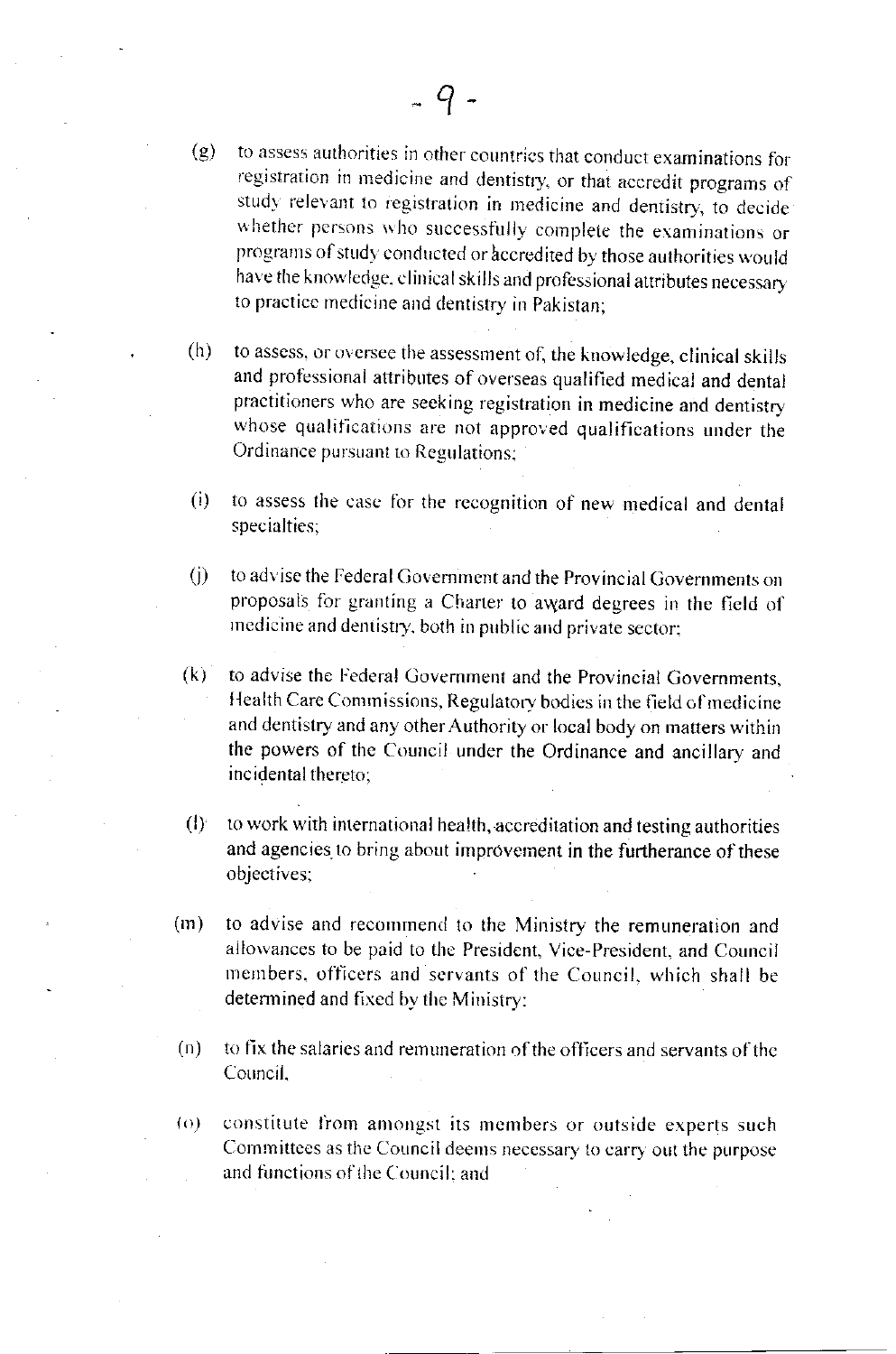(p) to do all such matters as are ancillary to, convenient for or which foster or promote the advancement of matters that are the subject of these objectives.

(3) The Council may, of its own motion or otherwise, call for and examine the record of any proceedings in which an order has been passed by any officer, committee or authority of the Council for the purpose of satisfying itself as to the correctness, legality or propriety of any finding or order and may pass such orders as it may deem fit:

Provided that no such order shall be passed unless the person to be affected thereby is afforded an opportunity of being heard.

10. Principal Officers.—The following shall be the principal officers of the Council, namely:-

(a) the Pres dent;

(b) Vice-President

Such other persons as may be prescribed by the Rules to be the principal  $(c)$ officers of the Council.

The President.—(1) The President shall be the head of the Council.  $11.$ and Chair its meetings. In his absence, the Vice-President shall chair the council meeting and perform the functions of the President for that meeting.

(2) The Council shall appoint a Registrar and Director Finance, in the manner prescribed by Rules, to carry out the purposes of this Ordinance.

(3) The Council shall appoint such officers, officials and servants on regular basis or contract as the Council deems necessary to carry out the purposes of this Ordinance.

Registrar. (1) The Registrar shall be the chief executive officer  $12.$ and principle accounting officer of the Council and will be responsible for facilitating and carrying out all administrative affairs and functions as directed by the Council. He shall ensure that the provisions of the Ordinance. Rules and Regulations are faithfully observed in order to promote the general efficiency and good order of the Council.

(2) The Registrar shall report to the Council and shall,—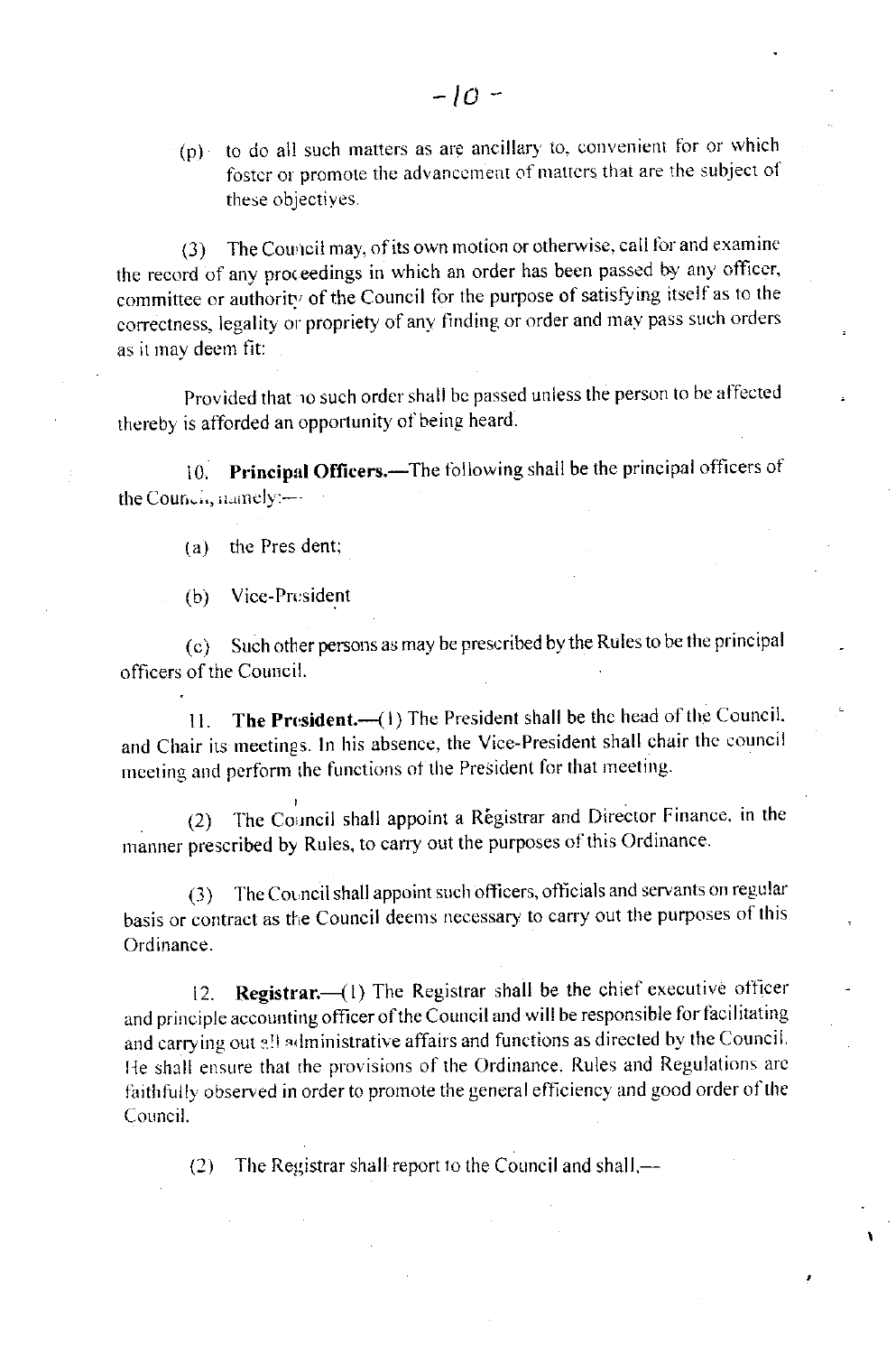- (a) be the custodian of the common seal and the records of the Council:
- (b) maintain a register of registered medical and dental practitioners in the prescribcd manner;
- (c) coordinate the process of election, appointment or nomination of rnembers to the yarious authorities and other bodies in the prescribed manner: and
- (e) perform such other duties as may be prescribed or delegated to him. by the Council.

(3) The term of office of the Registrar shall be for a fixed term of three years, which may be renewed by Council for one more term of three years. The incumbent shall not be eligible for appointment after completion of the second term:

Provided that the Council may, on the advice of the President, terminate the appointment of the Registrar on grounds of inefficiency or misconduct in accordance with prescribed procedure.

13. The Director Finance.—(1) There shall be a Director Finance of the Council to be appointed by the President on the recommendation of the Council, on such terms and conditions as may be prescribed.

(2) The experience and professional and academic qualificarions necessary for appointment to the post of the Director Finance shall be as may be prescribed.

(3) and shall, $-$ The Director Finance shall be the chieffinancial officer ofthe Council

- (a) manage the assets, liabilities. receipts, expenditures, funds and investments of the Council;
- (b) prepare the annual and revised budget estimates of the Council and present them to the Council for approval and incorporation in the budget by the Council;
- (c) ensure that the funds of the Council are expended on the purposes for which they are provided;
- have the accounts of the Council audited annually so as to be available for submission to the Council; and (d)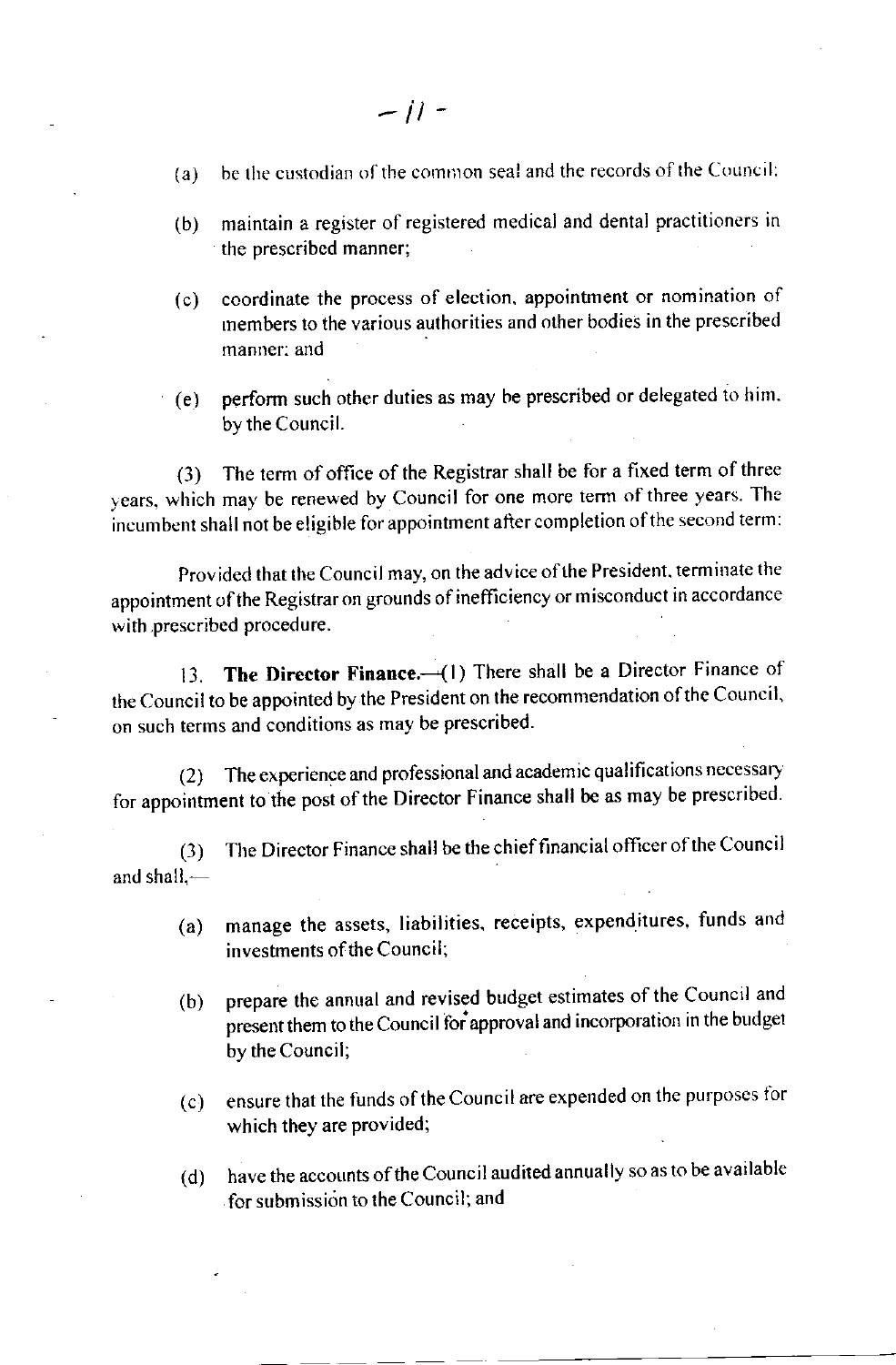$(e)$ perform such other duties as may be prescribed.

 $(4)$ The term of office of the Director Finance shall be a fixed term of three years. The appcintment may be renewed by council for one more term of 3 years. The incumber t will not be eligible for appointment after completion of the second term. Provided that the Council may, on the advice of the President, terminate the appointment of the Director Finance on grounds of in-efficiency or misconduct in accordance with prescribed procedure.

14. Committees of the Council.-The Council shall have the power to constitute necessary committees for undertaking the functions of the Council and to assist the Council in exercise of its powers. The Council shall delegate such powers to the committees as may be prescribed by Regulations. These powers shall be exercised in the manner prescribed by Regulations.

Recognition of medical institutions, Medical University and  $15.$ qualifications.—(1) The Council shall be responsible for the grant of recognition to medical institution, Medical Universities which train or grant, as the case may be. medical qualifications and the qualifications granted by it. On the recommendation of the Council such medical institution or qualifications shall be included in the First Schedule by the Ministry by notification in the official Gazette. Entry in the First Schedule will be proof of due recognition by the Council and shall entitle the medical institution to train and grant or both train and grant medical qualifications mentioned therein after the date of notification.

Any medical institution or Medical University requesting recognition  $(2)$ in pursuance of sub-section (1) may apply to the Council for the same in the prescribed manner.

Upon receipt of application made in pursuance of sub-section (2) the  $(3)$ Registrar shall scrutinize the application and if satisfied that the application is in conformity with the prescribed procedure, shall place the application on the agenda of the upcoming meeti 1g of the appropriate Evaluation Committee for its consideration and appointment of inspectors for carrying out the inspection of the medical institution as prescribed. In case the application is found to be deficient and required information has not been provided, the Registrar shall, within fifteen days of receipt of application, return the same for a revised re-submission.

After inspection, if the Evaluation Committee is satisfied that the medical  $(4)$ institution has the prescribed infrastructure and faculty to train and grant medical qualification, it shall recommend the same to the Council for approval. If approved, the Council shall recommend the Ministry for recognition of the medical institution in terms of sub-section (1).

í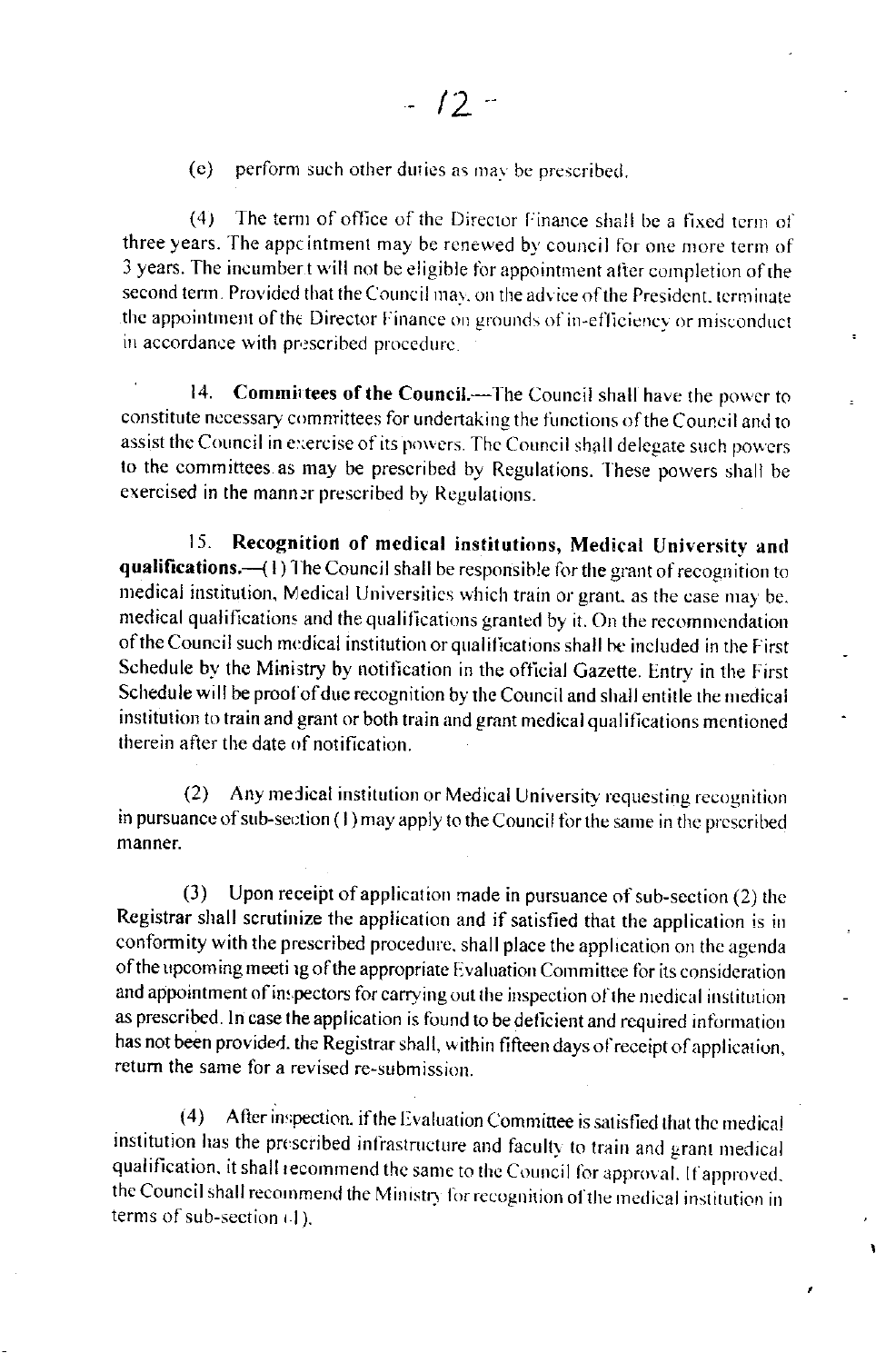(5) The Ministry upon receipt of recommendation of the Council shall cause the name of both the medical institution and the qualification it intends to grant to be included in the First Schedule by notification in the official Gazette within fifteen days.

(6) An Institution aggrieved by the order of the Ministry may prefer an appeal to the Medical Tribunal constituted under this Ordinance. The Medical Tribunal shall decide the appeal within sixty days.

Power of the Council to certify certain persons to be possessed  $16<sup>16</sup>$ of sufficient medical or dental qualifications.-(1) If, after an examination as may be prescribed by the Council, the Council is satisfied that a person holding a qualification granted by a medical or dental institution outside Pakistan, and which is registerable in the jurisdiction in which it was awarded, is possessed of sufficient knowledge and skill to be registered as a practitioner for the purpose of this Ordinance. it may recommend to the Ministry to issue a notification in favor of such person to register him and his qualification. Upon such notification, the Council shall register the qualification possessed by the person without it being entered in any of the Schedules of this Ordinance.

(2) For those who, in addition to a basic medical or dental qualification which is registerable in the jurisdiction in which it was awarded, also possess postgraduate qualification(s) which are recognized by the Council, no further examination will be required and the Council may then recommend to the Ministry to issue a notification in favor of such person to register him and his qualifications. Upon such notification, the Council shall register such recognized qualifications possessed by the person. On the recommendation of the Council such recognized additional qualifications shall be included in the Third Schedule by the Ministry by notification in the official Gazette.

(3) The Council shall register the qualification referred to in sub-section (1) by maintaining a separate list in the Register.

17. Additional medical or dental qualifications and Institutions. (1) The Council shall recognize postgraduate medical and dental qualifications or diplomas given by the College of Physicians and Surgeons of Pakistan.

 $(2)$ The Ministry on the recommendation of Council may grant recognition to any post-graduate medical or dental institution in Pakistan which train or grant or both train and grant additional or alterative qualifications apart from those already provided by the College of Physicians and Surgeons of Pakistan. On the recommendation of the Council such recognized post-graduate medical or dental institutions or such recognized additional qualifications shall be included in the Third Schedule by the Ministry by notification in the official Gazette.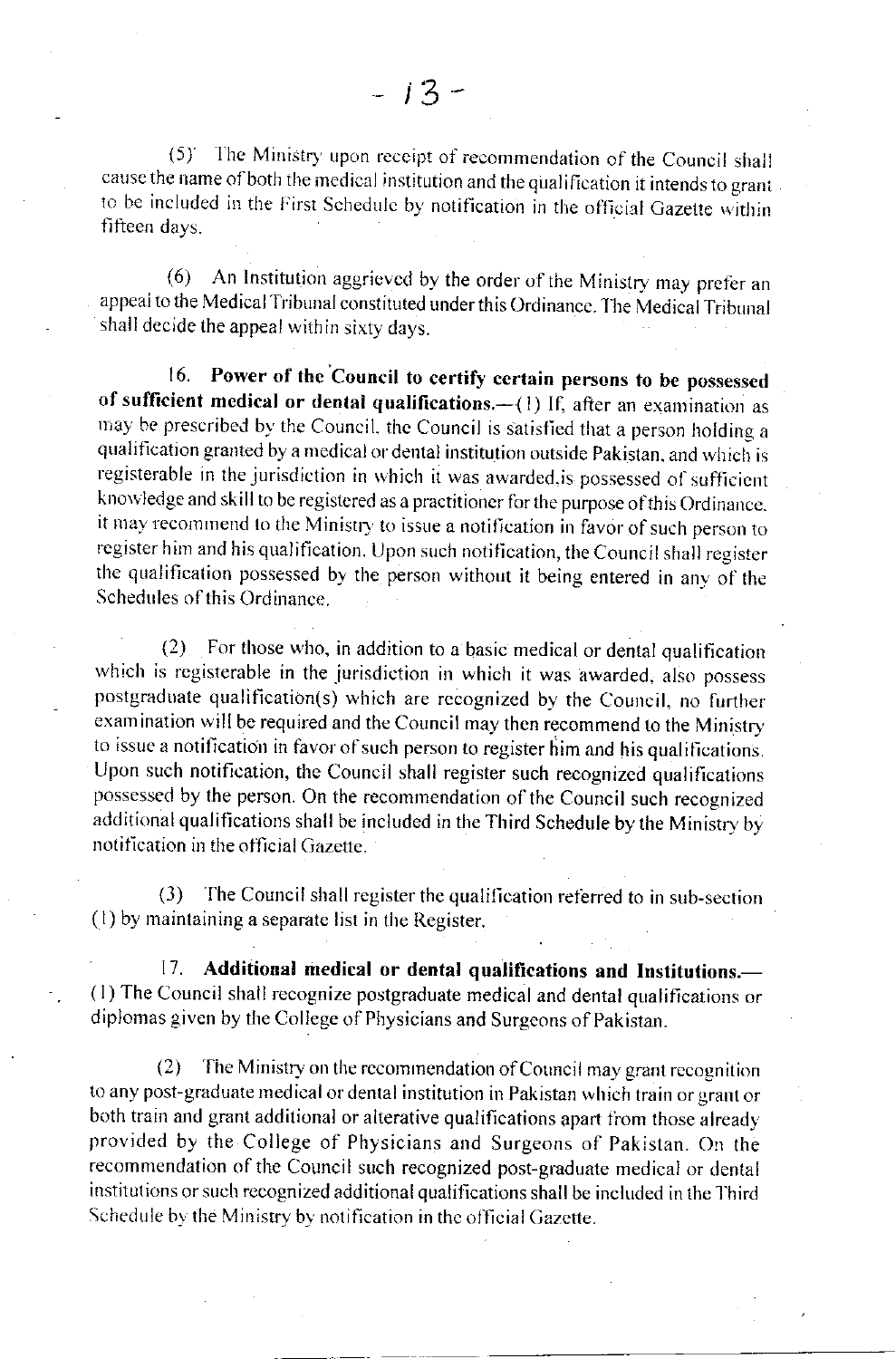Recognition of foreign additional medical or dental 18. qualifications.—The Council shall evaluate any additional or alternative medical or dental qualifications granted by any foreign institution and may  $-$ 

- recommend to the Ministry that such institution or qualifications be- $(a)$
- recognized and included in the Third Schedule as provided in  $(i)$ section 17; or
- notify it only and shall not be included in the Third Schedule, however,  $(ii)$ a separate list thereof shall be maintained; or
- proceed as per section 16 or 21, as the case may be.  $(b)$

Recognition of continuous professional development  $19<sub>1</sub>$ opportunity providers. (1) The Ministry on the recommendation of the Council may grant recognition to any organization in Pakistan, which provides opportunities of continuous professional development to the registered medical and dental practitioners. On the recommendation of the Council such recognized organization shall be included in the Seventh Schedule by the Ministry by notification in the official Gazette. Entry in the Seventh Schedule will be proof of due recognition by. the Council and shall entitle the organization to provide opportunities of continuous professional development to the registered medical and dental practitioners after the date of notification.

The provision of sub-section (2), (3), (4), (5), and (6) of section  $15$  $(2)$ shall apply *mutatis mutandis* for the recognition of such organization.

A separate list of international continuous professional development  $(3)$ opportunities providing organizations or institutes shall be maintained by the Council.

Recognition of dental institutions and qualifications.-(1) The 20. Council may grant recognition to any dental institution in Pakistan which train and or grant dental qualifications as the case may be and the qualifications granted by it. On the recommendation of the Council such dental institution or qualifications shall be included in the Fifth Schedule by the Ministry by notification in the official Gazette. Entry in the Fifth Schedule shall be proof of due recognition by the Council and shall entitle the dental institution to train and grant or both train and grant dental qualifications mentioned therein after the date of notification.

(2) The provision of sub-section (2), (3), (4), (5), and (6) of section  $15$ shall apply *mutatis mutandis* for the recognition of such dental institutions and qualifications.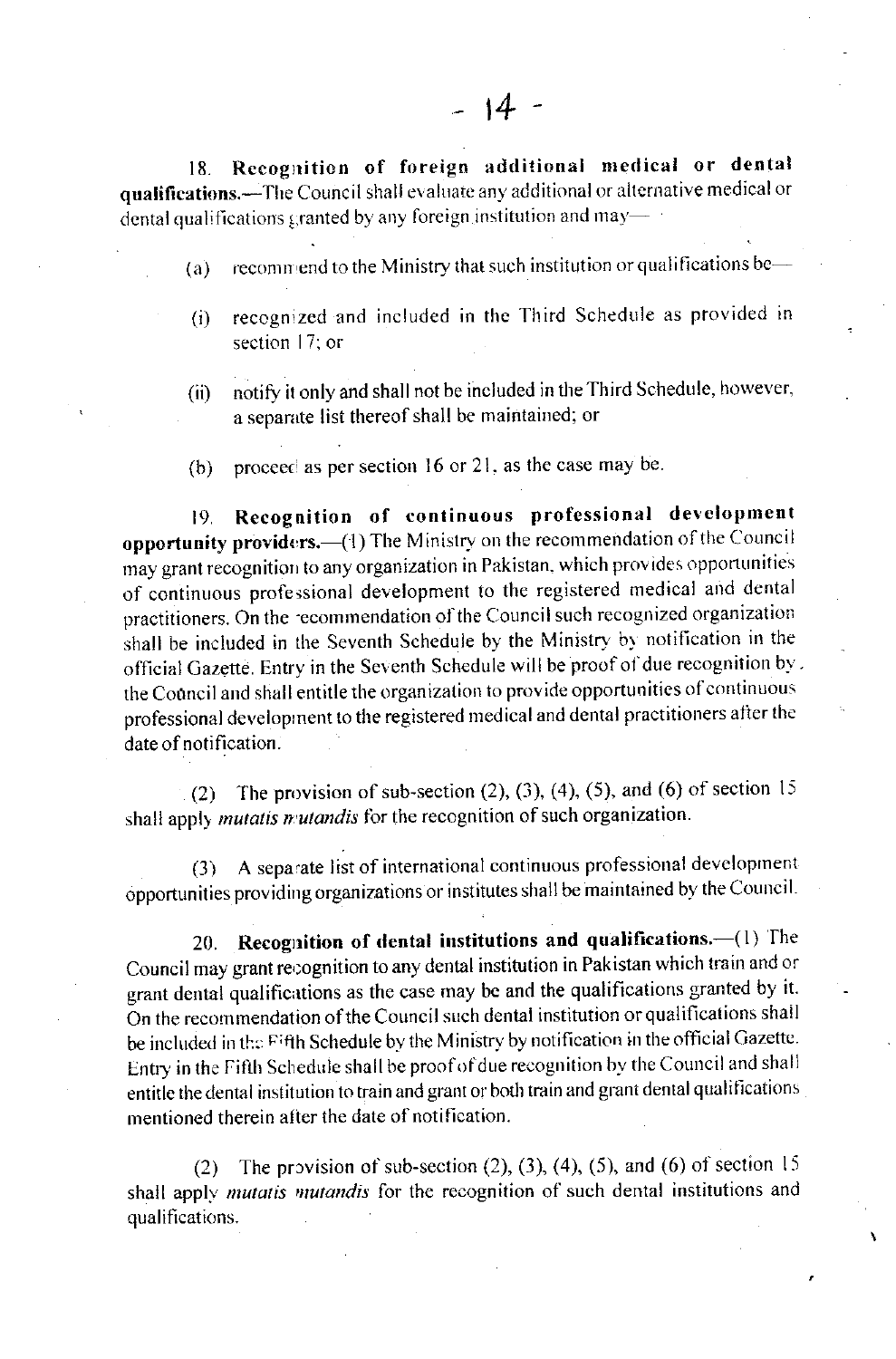21. Recognition of hospitals or institutions for house job or internship or foundation year(s) training.  $\frac{1}{1}$  The Council may grant recognition to any hospitals or institutions in Pakistan which train for house job or internship or foundation year as the case may be. All such recognized hospitals or institutions shall be included in the Sixth Scheduled by the Ministry by notification in the official Gazette. Entry in the Sixth Schedule will be proof of due recognition by the Council and shall entitle the hospital or institution to train for house job or internship or. foundation year after the date of notification.

(2) The provision of sub-section  $(2)$ ,  $(3)$ ,  $(4)$ ,  $(5)$ , and  $(6)$  of section 15 shall apply mutatis mutandis for the recognition of such dental institutions and qualifications.

22. **Inspection.**  $\left( \begin{smallmatrix} 1 \end{smallmatrix} \right)$  The Council shall approve a list of inspectors and the President shall commission such number of medical or dental inspectors from the approved list, as he may deem appropriate, to inspect the facilities for training available at the medical or dental institutions and attend at any or all of the examinations held by medical ordental institutions in Pakistan recognized under this Ordinance for the purpose of granting recognized medical or dental or additional medical or dental qualifications.

(2) Inspectors appointed under this section shall form a comprehensive report on the prescribed format about the facilities for training in the institution and shall not interfere with conduct of any examination and shall report to the Council on the standard of the inspected examination which they attend and on the courses of study and facilities for teaching provided by the medical or dental institution inspected for different stages leading up to examinations and on any other matters in regard to which the President or the Council may require them to report.

(3) The President shall forward a copy of any part of such report to the medical or dental institution concerned for its remarks and shall forward a copy. with the remarks of such medical or dental institution thereon along-with its recommendation, to the Council.

 $(4) \cdot (1)$  The Council may authorize any of its officers or its inspectors to enter the premises of a medical or dental college or institution or other such institution for purposes of inspection.

 $(2)$  A medical or dental college or institution or other recognized institution shall, at all reasonable times, be open for inspection by an authorized officer under sub-section (1) and the medical or dental college or institution or other recognized institution shall provide such officer every assistance and facility in performance of his duties.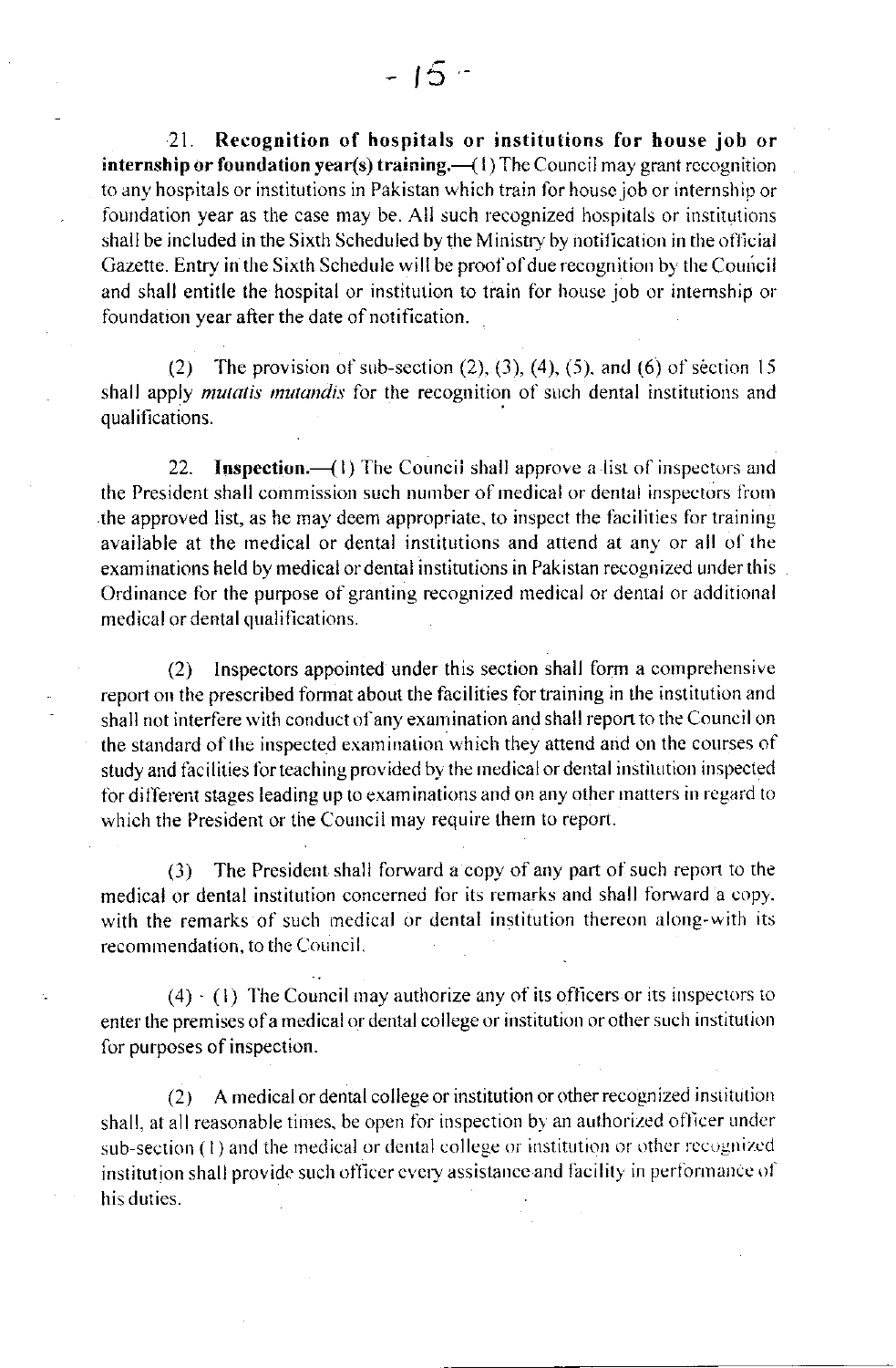The authorized officer shall, within forty-eight hours of the inspection.  $(3)$ submit his inspection report to the President or the Council.

(4) The Council may authorize any of its officers to undertake investigation. in the manner it may prescribe, in any matter with regard to its functions and to seek any specific information, from any person, which the Council may deem useful in order to enable it to determine and dispose of such matter including seizing of any record as may be deemed necessary by the Council for such investigation.

**Withdrawal of recognition.**  $-(1)$  When upon report by the Committee  $23.$ or the Inspector appointed under section 23 or from any other source it appear to the Council that.-

- that a recognized institution is violating provisions of this Ordinance or  $(a)$ rules or regulations made thereunder, or
- the courses of study and standard of examination to be undergone in,  $(b)$ or the proficiency required from candidates at any examination held by any University or medical or dental institution, or
- the staff, infrastructure, equipment, accommodation, training and other  $(c)$ facilities for instruction and training provided in such medical or dental institution or in any college or other recognized institution, or
- that facilities for training for house job or internship or foundation year  $(d)$ in a continuous professional development opportunity providing organization has deteriorated to an extent that the standard of proficiency required from candidates at examination held for the purpose of granting such qualification additional qualification is not such as to secure to persons holding such qualification the knowledge and skill requisite for the efficient practice of medicine or dentistry;

the Council shall prepare and issue its findings in writing.

The Council shall forward to the medical or dental institution, a summary  $(2)$ of its findings with the proposed action to be taken against such medical or dental institution with an institution of the period, which shall not be less than fifteen days, within which the medical or dental institution may submit its explanation to the Council and may request for a hearing before the Council if it so desires.

 $(3)$  If the Council is not satisfied with the explanation or, where no explanation is submitted within the stipulated time, then on the expiry of that period, it shall recommend to the Ministry for closure of the institution subject to the conditions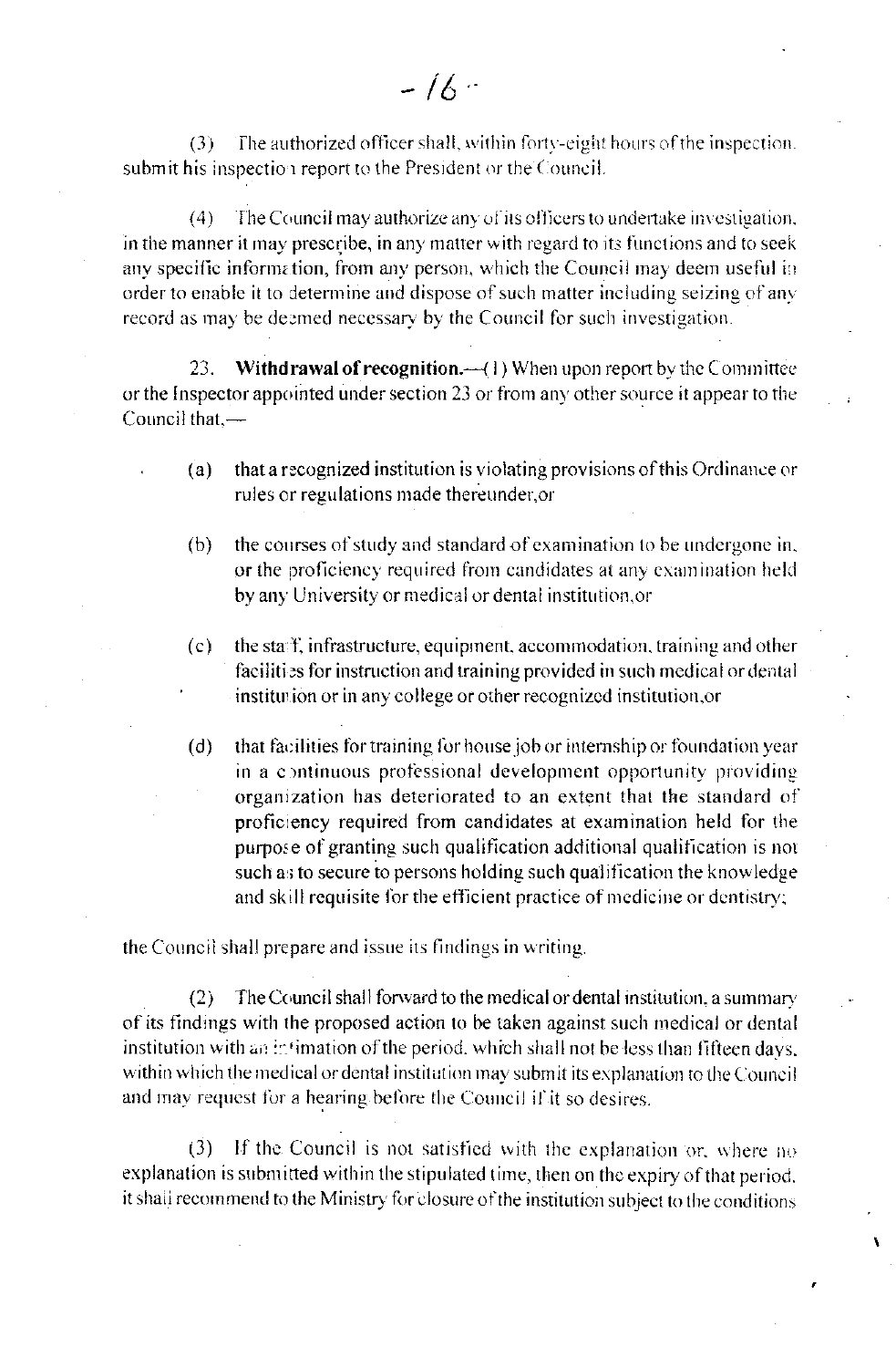that students who are enrolled in such medical or dental institution during the period it was recognized by the Council shall not suffer any loss in terms of the period of education already undertaken and remaining period to be undertaken by them:

Provided that for purposes of protecting the rights of existing students, the Council may approve a scheme which may include the management of the medical or dental institution being handed over to an interim committee administrator or persons appointed by the Council with the approval of the Ministry.

(4) On the recommendation of the Council, the Ministry may, by notification in the official Gazette, direct that an entry shall be made in the First, Third, Fifth, Sixth or Seventh Schedule, as the case may be, against the said medical or dental or a postgraduate institution and qualification granted by it, hospital cr continuous professional development opportunity provider declaring that it shall be a recognized medical, dental or additional medical or dental qualification, institution, hospital and continuous professional development opportunity provider only before the date of notification:

Provided that the Ministry, within thirty days, may require the Council to reconsider its recommendation. Where Council after reconsideration uphold its earlier recommendation the Ministry shall issue the notification as provided under subsection (3).

24. Establishment and running of medical and dental institutions without recognition.---Notwithstanding anything contained in any other law for the time being in force, no person, authority, body corporate, society, or trust shall establish. operate or run any institution to train or grant or both train or grant medical or dental qualifications, additional medical or dental qualifications or, train for house job or intemship or foundation year or, an organization for continuous professional development or for continuous medical education. No university shall grant affiliation to any such institution nor any such institution shall award any degree unless recognition has been granted to such college or institution under this Ordinance.

25. Maintenance of register of medical practitioners.— $(1)$  The Council shall maintain a Register of registered medical practitioners possessing recognized medical or additional medical qualifications as may be prescribed.

(2) Person having recognized basic degree shall be regisrered by the Council provisionally for the purposes of undergoing mandatory one year house job or foundation year or internship in an approved hospital or institution included in the Sixth Schedule. After completion of the duly assessed and certified one year mandatory house job or foundation year or intemship the person shall be awarded full registration.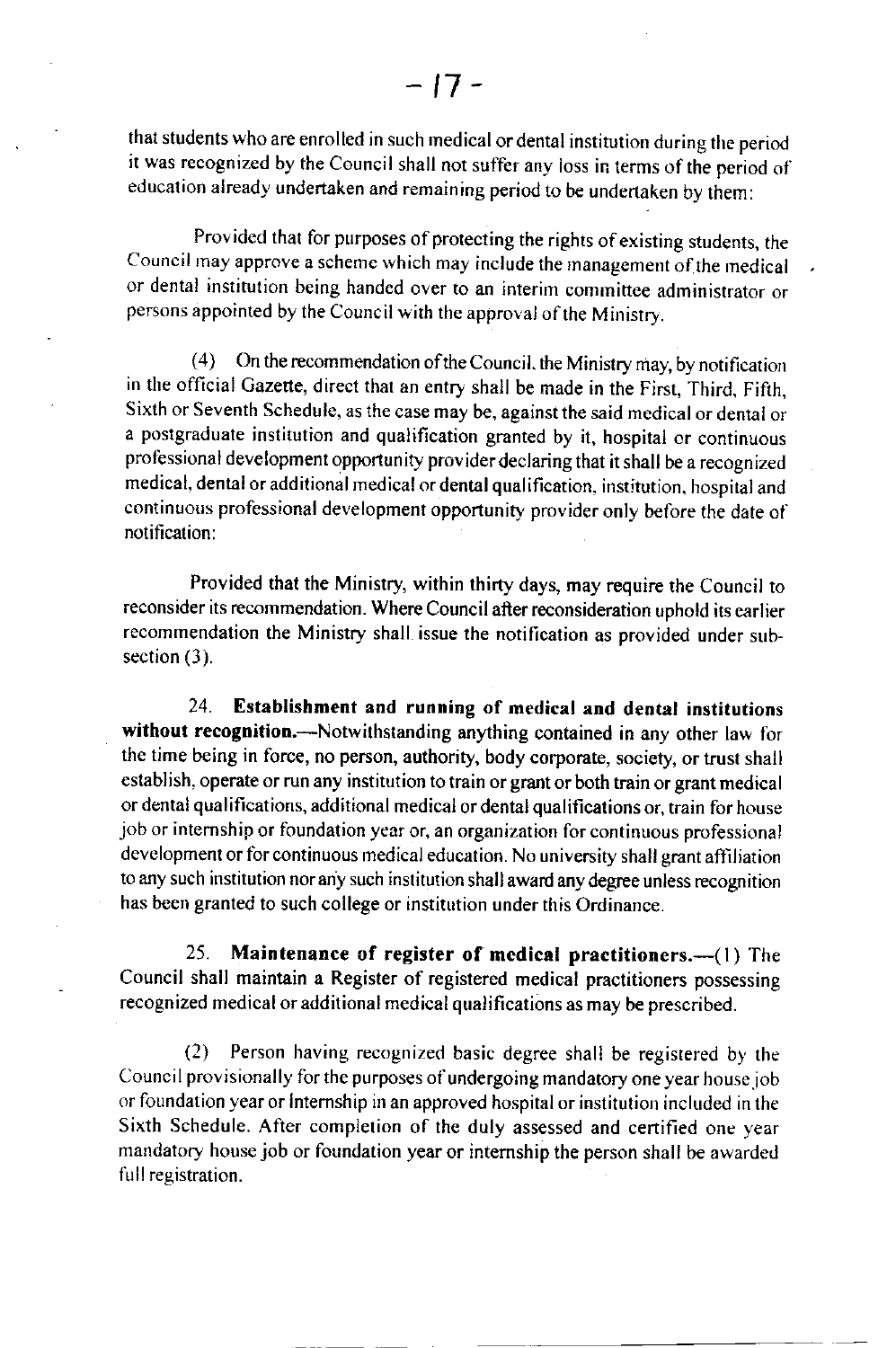(3) Subject to payment of dues and fulfilment of requirements of continuation of registration as laid down by the Council from time to time, the practitioner shall be deemed to hold a valid registration and shall be entitled to all eligible privileges of a registered medical practitioner. The valid registration certificate shall be the license to practice medicine in Pakistan.

Maintenance of register of dental practitioners.—(1) The Council 26. shall maintain a Register of registered dental practitioners possessing recognized dental or additional dental qualifications as may be prescribed.

Subject to sub-section (3), person having recognized basic degree shall  $(2)$ be registered by the Council provisionally for the purposes of undergoing mandatory one year house job or foundation year or internship, duly assessed, hands on clinical rotation in an approved hospital or institution included in the Sixth Schedule. After competition of the mandatory one year house job or foundation year or internship and production of certificate in this regard the person shall be awarded full registration.

Subject to payment of dues and fulfilment of requirements of  $(3)$ continuation of registration as laid down by the Council from time to time, the practitioner shall be deemed to hold a valid registration and shall be entitled to all eligible privileges of a registered dental practitioner. The valid registration certificate shall be the license to practice medicine in Pakistan.

**Registers to be public documents.**— $(1)$  The register maintained  $27<sub>1</sub>$ under section 26 or section 27 shall be deemed to be public document within the meaning of the *Qanun-e-Shahdat Order*, 1984 (P. O. No. 10 of 1984).

The Council shall cause for the updated list of all duly recognized  $(2)$ medical practitioners and dental practitioners to be published on its website available for public access.

Privileges of registered medical or dental practitioners. $-(i)$ 28. registered medical practitioner and dentist shall have following privileges, namely:—

- $(a)$ valid registration shall be considered as a license to practice medicine and centistry in Pakistan and of a level mentioned by the Council in the registration certificate;
- $(b)$ competent to practice medicine or dentistry and prescribe allopathic medicine and perform any surgical or interventional procedure on any patient, commensurating with their training and experience;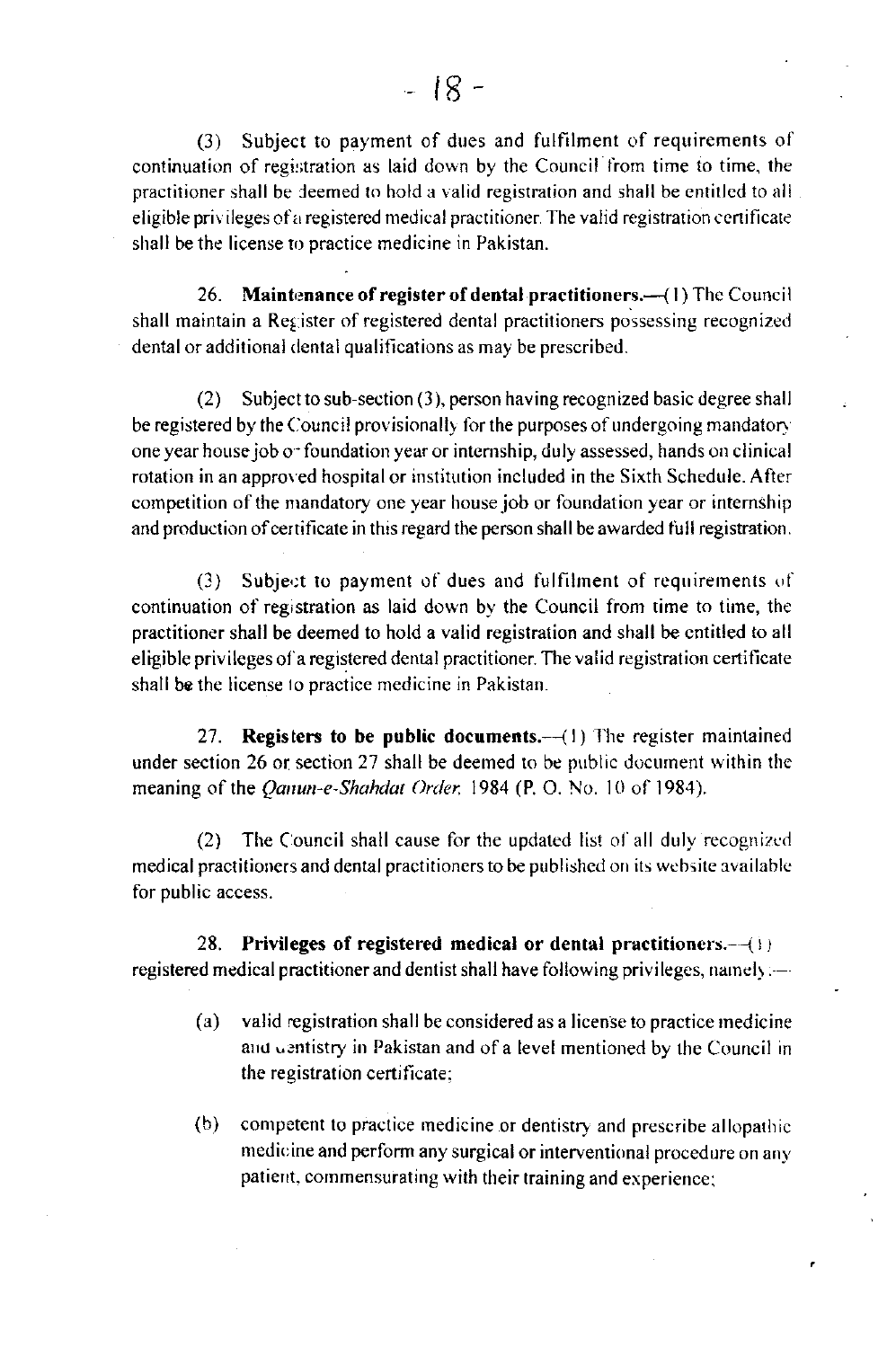- (c) to hold any medical or dental or relevant administrative appointment in any medical or dental institution or setup or hospitals or clinic or related health institution: and
- (d) to hold a commission as a medical or dental officer in the Amrcd Forces;and

(2) Notwithstanding anything to the contrary contained in any other law for the time being in force, no medical certificate or prescription or medical or dental advice shall be considered valid unless obtained from a medical or dental practitioner having valid registration.

(3) No person shall be entitled to recover any charge in any court of law for any medical dental or surgical advice or attendance or for the performance of any operation or intervention or for any medicine prescribed or supplied unless he is a registered medical or dental practitioner having valid registration with the Council.

29. Responsibilities of registered medical or dental practitioner.-(1) No registered person shall use or publish in any way whatsoever any title, description or symbol indicating or intended to lead persons to infer that he possesses any additional or other professional qualification unless the same has been conferred upon him by a legally constituted authority within or outside Pakistan and is duly recognized under this Ordinance.

(2) Every registered medical practitioner or dental practitioner shall comply with the code of medical ethics prescribed by the Council.

30. Removal of names from the Register.- $(1)$  The Council, in its discretion, may direct the Registrar to permanently or for a specified period remove from the Register the naine of any registered medical practitioner or registered dentist who has been found guilty of misconduct or professional negligence or incompetence or violation of the code of conduct by the disciplinary committee or by any other court of law for any offence involving moral turpitude or who fails to maintain the minimum standard of the national continuous medical education or continuous professionat development programme or who by his conduct has rendered <sup>h</sup>imself to be unfit 10 continue in practice or on account of mental incapacity or for such other grounds as may be prescribed by the Council.

(2) The Council may restore any name removed from the Register under sub-section (1).

(3) For the purpose of an inquiry under sub-section  $(1)$ , the disciplinary committee of the Council shall exercise all the powers of a civil court under the